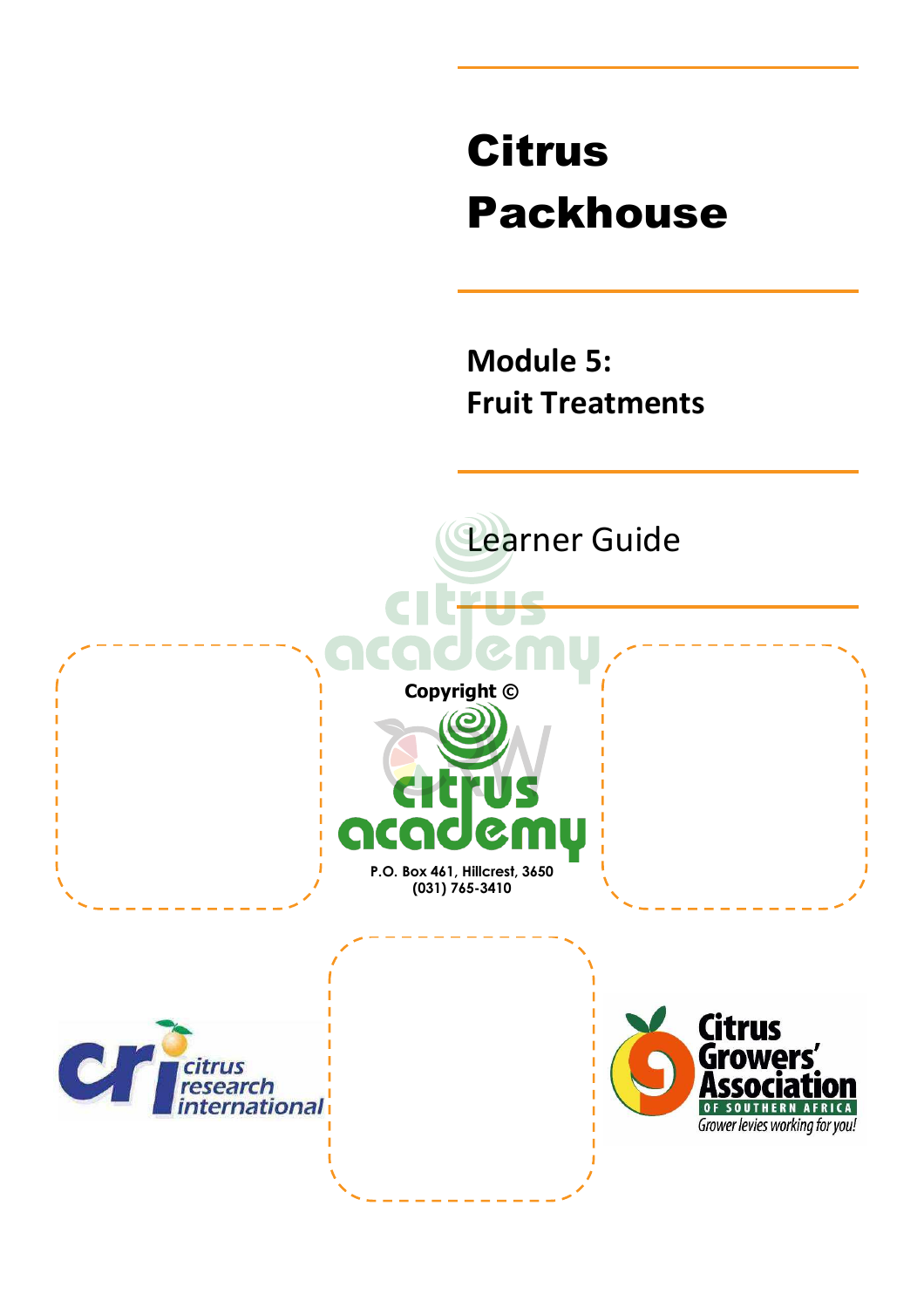**© Citrus Academy NPC**  1 st edition 2022

The content of this module is based on audio-visual material produced by the Citrus Academy.

**Scripted by:**  Jacomien de Klerk

#### **Visual material production:**  Sagritex (Pty) Ltd

**Additional information sources:**  Citrus Research International

**Project coordinator:** Citrus Academy (Jacomien de Klerk)



#### **Disclaimer**

By accepting this document and reading its contents you agree to be bound by the terms of this disclaimer.

The use of the contents of this document and the accompanying visual material is at your own risk. Neither the Citrus Academy nor Citrus Research International nor the Citrus Growers' Association warrant that the content of this document or the visual material is suitable for your intended use or that it is free of inaccuracies or omissions. The opinions and advice expressed in this document and the visual material are not necessarily those of the Citrus Academy, Citrus Research International or the Citrus Growers' Association. The Citrus Academy, Citrus Research International and the Citrus Growers' Association, their directors, officers, employees, agents and contractors shall not be liable for any loss or damage of any nature suffered by any person as a direct or indirect result of the use of, or inability to use, any advice, opinion or information contained in this document or the visual material, or any misrepresentation, misstatement or omission, whether negligent or otherwise, contained in this document and the visual material.

You indemnify the Citrus Academy, Citrus Research International and the Citrus Growers' Association against any claim by any third party against the Citrus Academy, Citrus Research International and the Citrus Growers' Association, their directors, officers, employees, agents or contractors arising from, or in connection with, the use of, or reliance on, the contents of this document and the visual material. It is your responsibility to determine suitability of the contents of this document and the accompanying visual material for your intended use.



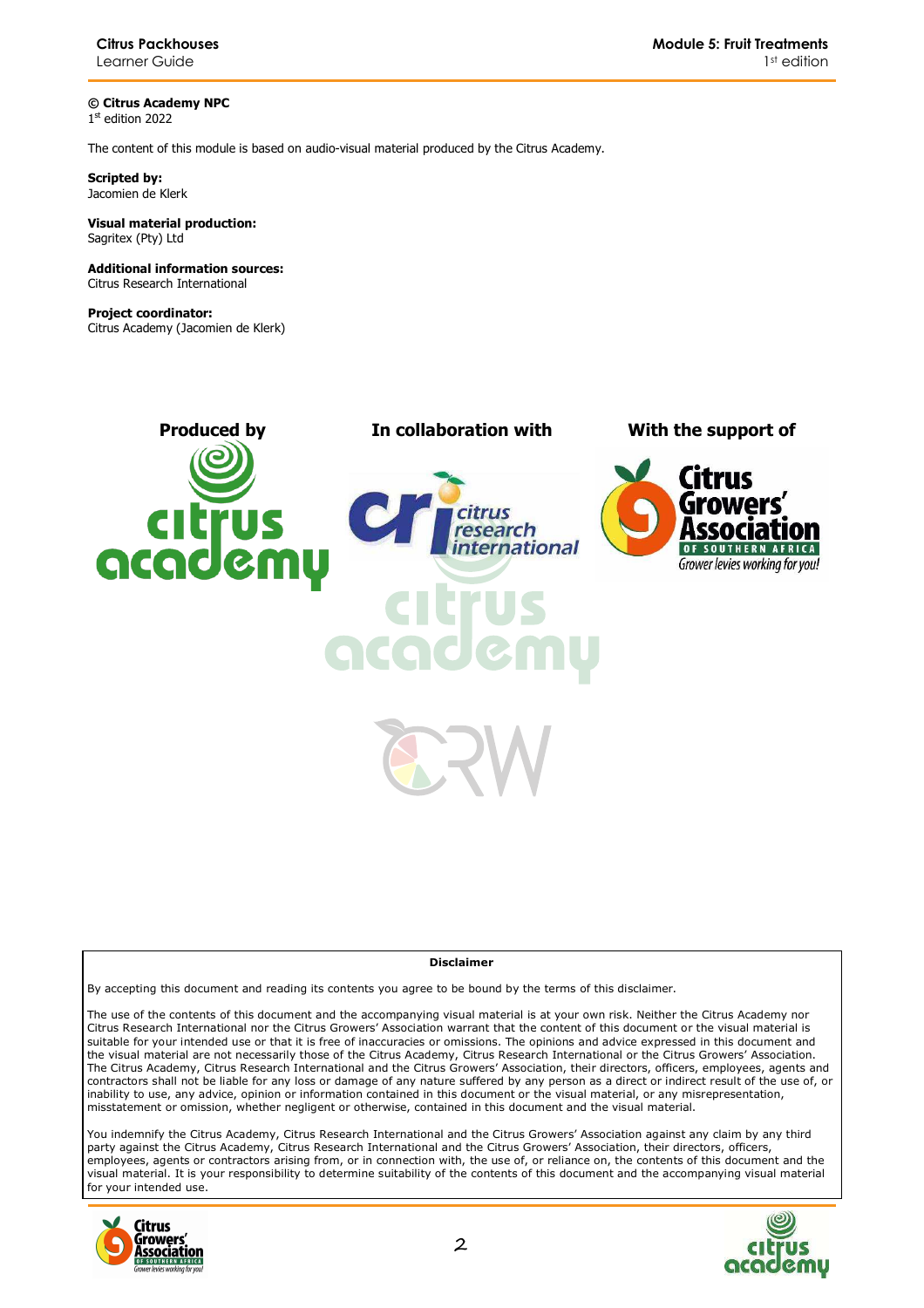# Contents

| Introduction                           | 4 |
|----------------------------------------|---|
| <b>Fungicide Treatment</b>             | 4 |
| <b>Fungicides</b>                      | 4 |
| <b>Fungicide Treatment Systems</b>     | 4 |
| Fungicide Titration and pH Measurement | 5 |
| <b>Wax Treatment</b>                   | 6 |
| <b>Fungicide Resistance</b>            |   |
| Conclusion                             | 8 |





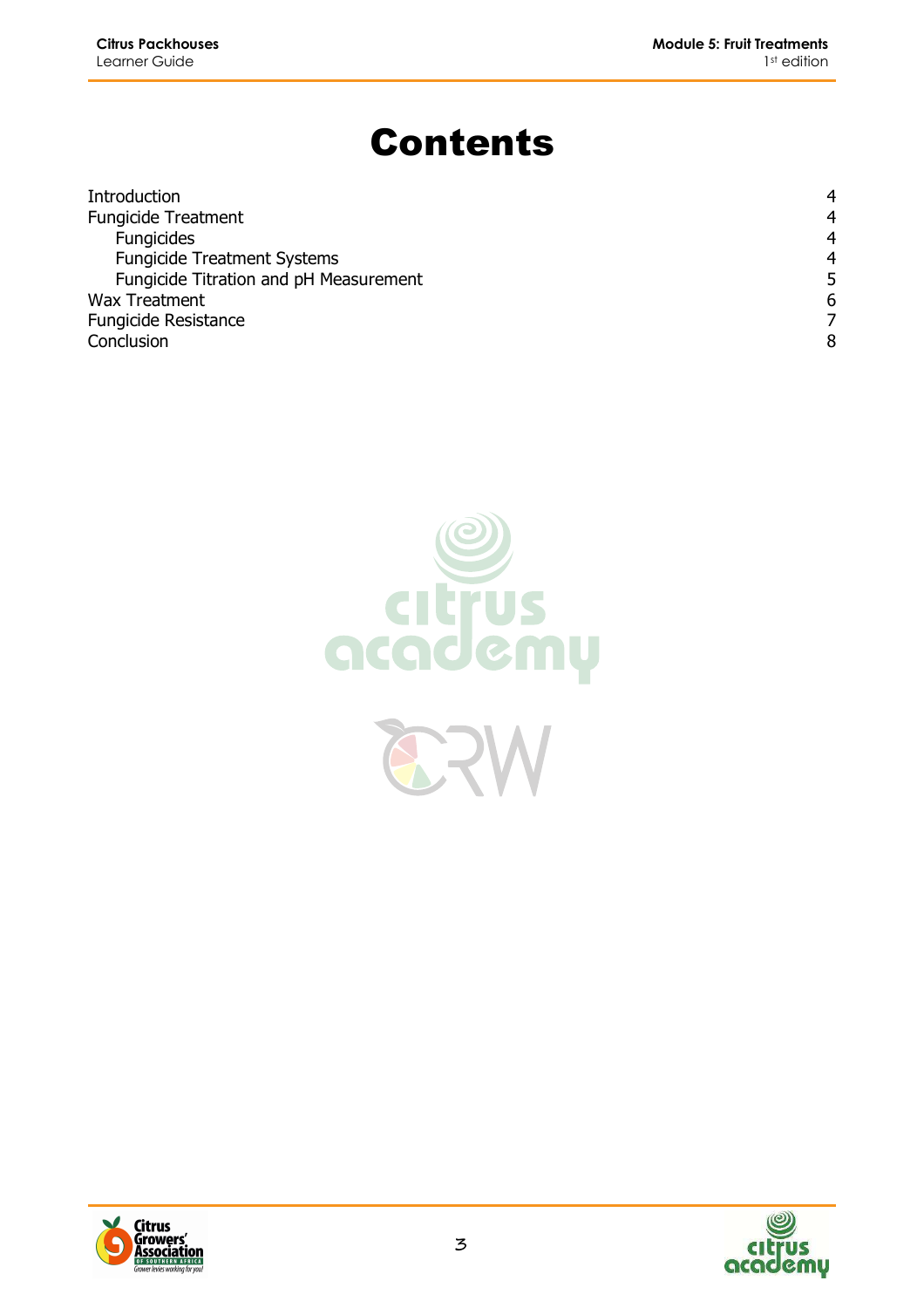### **Introduction**

After fruit has been washed on entering the packhouse, they are ready to be treated with fungicides and have wax applied in preparation for packing.

### **Fungicide Treatment**

Blue mould and green mould are two of the most economically significant postharvest diseases in citrus. These are fungal diseases and they infect fruit through spores. Sour rot is another serious fungal disease that is responsible for significant postharvest losses, and can spread in packed boxes.

#### **Fungicides**

Fungicides used in packhouses are aimed at controlling these significant fungal diseases. CRI publishes and regularly updates information about the registered active ingredients. On this fact sheet, you will find the name of the active ingredient and its formulation, the FRAC code, the target disease, the dosage and parts per million concentration.

CRI also publishes a protocol for fungicide treatments, updating it regularly with the latest research findings. It is critical to adhere to these recommendations. Fungicides must always be used as per their registrations, taking into account the residue levels allowed by the target market. Following the recommendation and protocols from CRI and your target market will ensure that the packhouse is compliant.

The fungicide treatment leaves a residue on fruit which protects the fruit in transit to the overseas market. If the residue is too low, the fruit will not have proper protection. If the residue is too high, the fruit may be rejected because the Maximum Residue Levels, or MRLs, of the target market will be exceeded. The residue that is loaded on fruit depends on three main factors in combination, namely the temperature of the fungicide solution, the contact time, and the fungicide concentrations. Sometimes the pH of the solution also plays a role.

In most cases, a fungicide solution at a higher temperature not only makes the fungicide treatment more effective, but also helps the water evaporate faster after the treatment, so that the fruit dries faster. A higher temperature also improves the uptake of the fungicide into fruit injuries. The optimal contact time depends on the temperature of the solution, the pH of the water, and the citrus type and cultivar. Best practice is to follow the recommendations on the CRI fact sheets. It is also important to know the maximum temperatures to use. If the fungicide solution is too hot, it can damage the fruit rind and can cause a too high fungicide residue on the fruit, possibly exceeding the MRL of the target market.

### **Fungicide Treatment Systems**

Two systems can be used in packhouses for fungicide treatments, namely a fungicide bath or a flooder, also called an in-line drench.

Fruit is moved into the fungicide bath on a conveyor belt, and moved through the bath at a specific rate that ensures sufficient contact time to leave the required residue. It is important for fruit to be clean and dry when it goes into the fungicide bath, otherwise the fungicide solution will become dirty sooner and will have to be replaced more



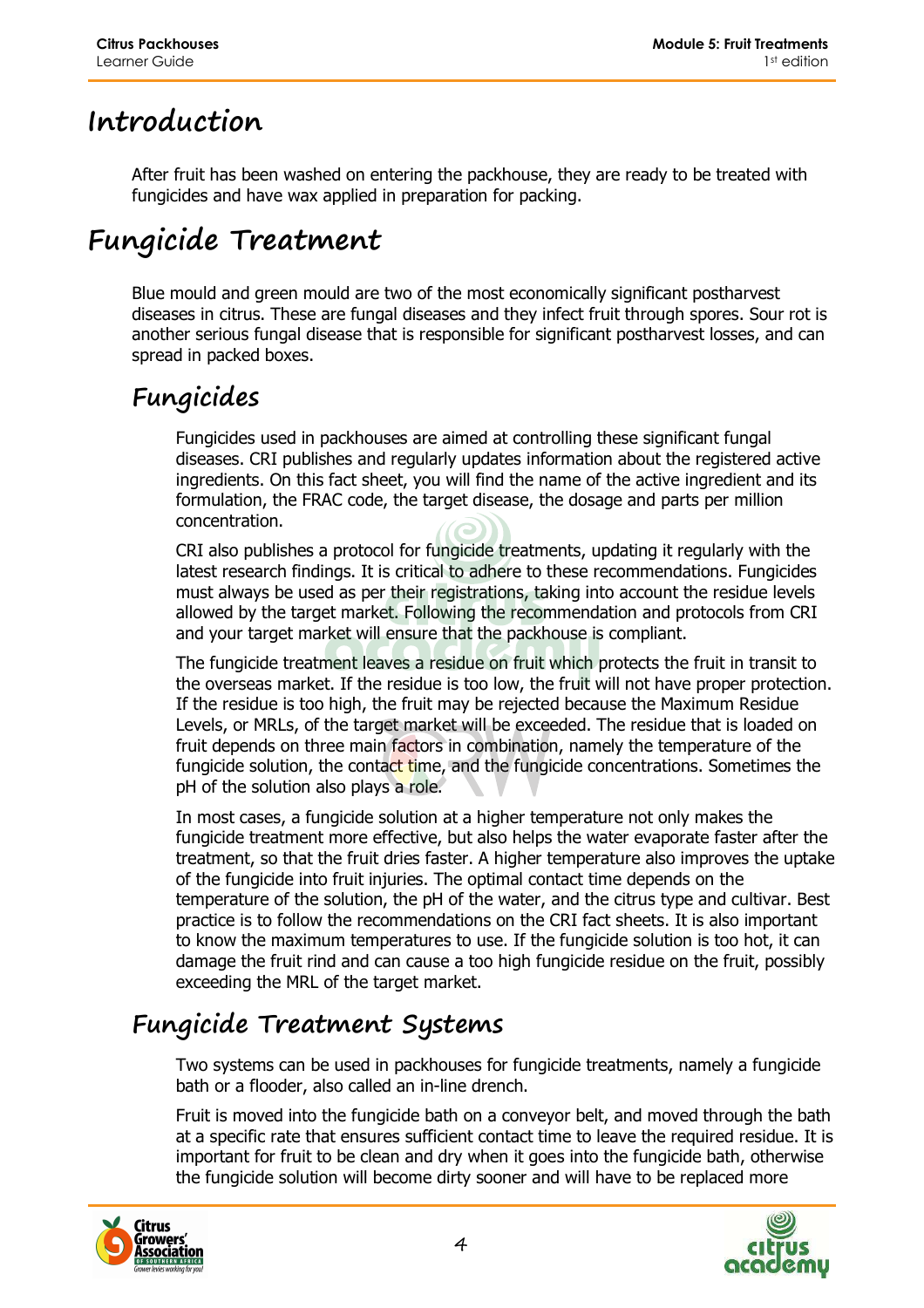often. In addition, it minimises the risk of transferring sanitising agents into the fungicide bath, with chlorine being of particular concern.

In a flooder, or in-line drench, the fruit is moved through curtains of fungicide solution that drenches the fruit, using brushes that continuously rotate the fruit. The number of curtains, the volume of fungicide solution that falls in each curtain, the temperature of the water, and the rate at which the fruit moves through the flooder are calculated to ensure sufficient coverage and contact time. The fungicide solution is in a reservoir from where it is pumped through the flooder. The reservoir can be part of the flooder, or free-standing. After the flooder, the fruit moves over rollers and doughnut sponges under fans that remove excess moisture.

It is somewhat easier to manage the pH, temperature, exposure time and fungicide concentration in flooders than in baths. They are also smaller and more energy and water efficient, with flooder tanks being roughly a third of the volume of a bath for the same size system. Fruit will also not be left in the fungicide solution for too long should the packline stop for some reason, such as a power outage.

The concentration of fungicides in the fungicide solution used in a bath or flooder must be monitored and controlled to ensure that the treatment remains consistently effective for every batch of fruit. The solution can be topped up with fungicides either manually or by using automated, integrated dosers. A manual top-up procedure is based on the volume of fungicide solution that is used, the required concentration of fungicides, and the amount of fruit that moves through the bath.

The pH of the water used in the fungicide solution has a significant impact on the efficacy of the fungicides in the solution. Some systems also have integrated pH monitors, which check, and can even correct, the pH of the fungicide solution on an ongoing basis.

It is important not to rely simply on procedures or automated systems to maintain the correct fungicide concentrations and pH. These factors must be measured and recorded regularly as part of packing process quality control. Titration is the most convenient way to accurately determine the concentration of Imazalil in the fungicide solution. Best practice is to titrate a sample from the fungicide solution in the bath or fungicide tank every second hour, and to measure the pH of the solution at the same time. Titration is discussed in detail in the next section. The findings from these tests are recorded, and corrective action is immediately implemented if the values are outside the set parameters. For accurate information on all the fungicides used, and for audit purposes, fruit samples have to be sent to diagnostic laboratories for residue testing.

#### **Fungicide Titration and pH Measurement**

The principle of titration is based on determining the concentration of one substance by adding another substance in small increments. The two substances react to each other in a specific way and, because we can measure how much of the second substance we needed to add in order to get a specific reaction, we can calculate the concentration of the other substance.

In the case of a fungicide such as Imazalil, the concentration of the fungicide is determined by titrating the solution with a known volume of a standard solution, then using an indicator to observe a colour change. This colour change, or end-point, enables us to determine the concentration of the fungicide.

If the fungicide solution contains only one fungicide, such as Imazalil, it is easy to determine the concentration by using titration. If there is more than one fungicide in



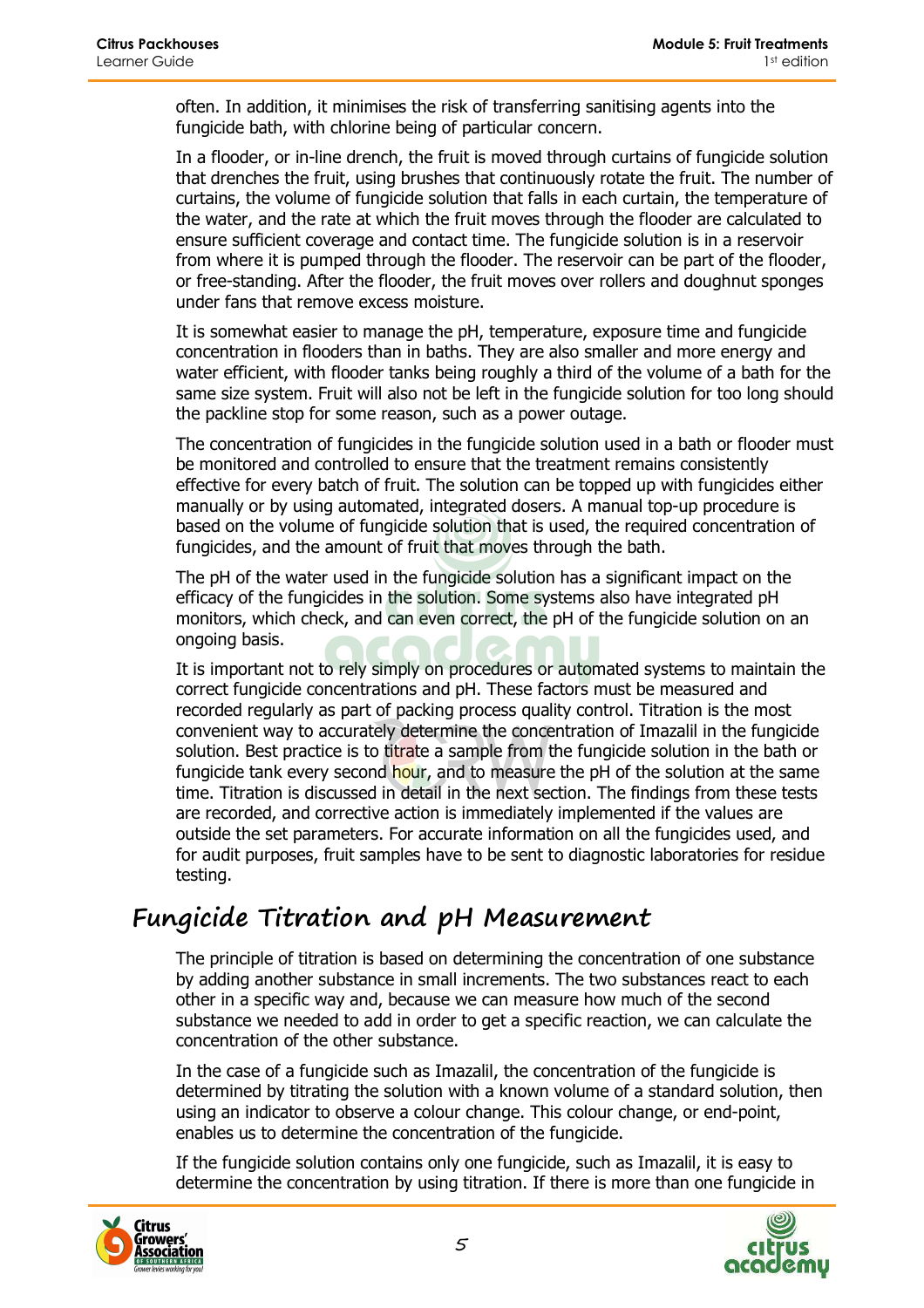the bath it becomes more challenging, but special methods have been developed to do this. For the purpose of this module, we will do Imazalil titration as an example. Please consult your agrochemical supplier or CRI for instructions on other and more complex titration procedures.

For Imazalil titration, the following equipment is essential: a 25ml burette with 0.02ml gradation with a burette stand, a 250ml Erlenmeyer flask, an indicator dropper bottle, and flasks, cylinders or a pipette for measuring chemicals. The chemicals used for Imazalil titration are sulphuric acid, dichloromethane, an indophenol blue solution, and a reasonably fresh sodium lauryl sulphate. All solutions must be kept free of any contamination.

A sample is taken of the fungicide solution, either from the fungicide bath, or from the flooder reservoir. Carefully mark samples, noting the date and time. If there is more than one line in the packhouse, carefully mark where the sample was taken.

Before doing titration, first measure the pH of the solution, using an electronic pH meter. Record the pH along with the time and date.

Place 25ml of the fungicide solution sample in the Erlenmeyer flask. Add 10ml sulphuric acid and mix well. Then add 25ml of dichloromethane and again mix well. Add ten to fifteen drops of the indicator indophenol blue, until the solution turns blue.

The solution in the Erlenmeyer flask is now titrated using sodium lauryl sulphate. Ensure that the burette is filled with precisely 25ml sodium lauryl sulphate and secure it in its stand. Using the valve at the bottom, add the sodium lauryl sulphate drop by drop, gently swirling the solution continuously. Keep adding drops, swirling the solution, until the solution turns colourless. This is called the endpoint.

Record the volume of sodium lauryl sulphate used. Beware of making a parallax error. This volume is now used in the standard formula to calculate the Imazalil concentration in parts per million, or ppm. Consult your agrochemical supplier about the formula to use for your fungicide product. Record the results of the calculation along with the pH. Indicate what corrective actions should be taken.

Titration is not exact, and the result is subject to a 25% correction factor, which is the international standard. Therefore, if the result is 500 parts per million, it may in truth be as low as 375 or as high as 625 parts per million. For more accurate information, diagnostic laboratory tests are required.

#### **Wax Treatment**

After the fungicide application, the fruit goes through a drying tunnel. Once the fruit has been dried, wax is applied to the fruit. Wax helps to limit moisture loss from the rind, thereby extending the shelf-life of the fruit, improving the appearance of the fruit, and helping to protect the fruit against cold damage. Fungicides can also be mixed with the wax, providing another control point for fungal spores and assisting with resistance management.

Market requirements determine what type of wax is applied to the fruit, if any at all. There are different types of citrus packing waxes of which the most common are oxidised polyethylene waxes and natural waxes. Carnauba wax is extracted from palm trees and classified as a natural wax.

Citrus packing wax products are water-based, and are carefully formulated, with a very exact combination of components, some of which are volatile. Fruit coating products consist mainly of the wax itself, emulsifiers, plasticisers and drying agents. The emulsifier interacts with the



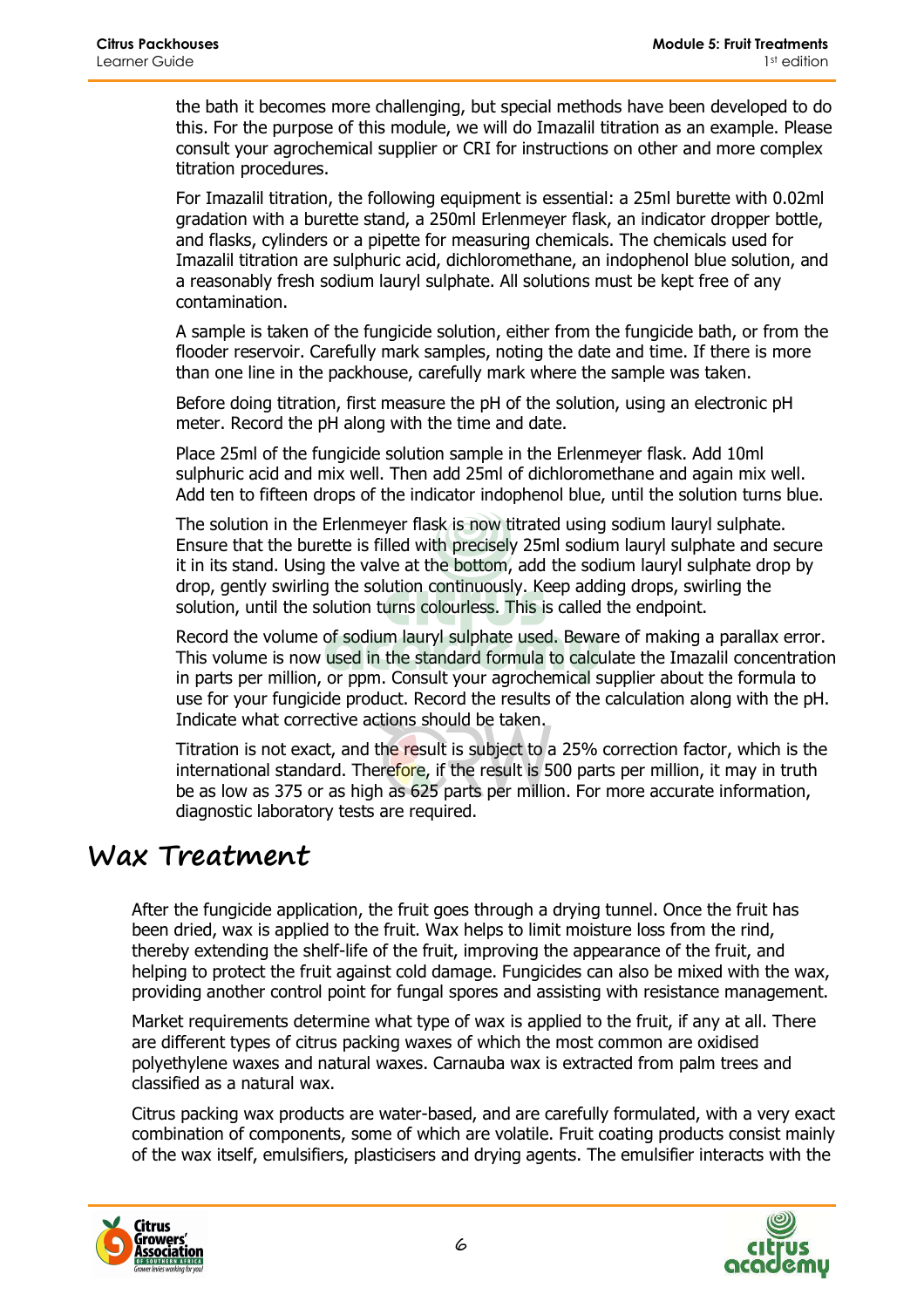wax that is naturally on the fruit, emulsifying it with the packing wax to form a thin film on the fruit. Plasticisers ensures that the wax film remains pliant and does not crack.

It is essential to ensure that the wax remains tightly sealed in its containers until it is used. If the wax is exposed to air, the volatiles will dissipate, making the wax less effective. It is also important to constantly agitate the wax at a low speed while it is being applied to make sure that the components are evenly mixed, especially if a fungicide is added to the wax.

Wax is applied in most packhouses by automated applicators, with the fruit moving along at a set speed over brushes that constantly rotate them. The wax is sprayed onto the fruit by nozzles from above. Sensors before the wax applicators detect the number of fruit moving under the nozzles, and determine how often the nozzles must spray wax to properly cover all the fruit. Ensure that the wax manufacturer's instructions are followed rigorously.

It is important that the fruit is free of water droplets before going into the wax treatment. If the fruit is very slightly damp, it will actually help with spreading the packing wax into an even, thin film, but if there are visible water droplets, meaning if the fruit is wet, it will change the combination of the wax components and compromise its efficacy.

It is essential to maintain the brushes in the wax applicator. If the brushes are not thoroughly cleaned and maintained, the bristles become stiff with hard, clumped ends. This can easily cause fruit injuries, increasing the risk of infection and leading to cracks in the wax coating, which will compromise fruit quality. Wash the bristles every day with water and a residue-free, fruit-grade soap. Although it can be a challenge to get the wax out of the bristles, there are excellent products for this purpose, and it should not be neglected.

After the wax has been applied, the fruit again moves through a drying tunnel. Drying must not be too hot or for too long, as this can break down the wax and lead to tacky and sticky fruit.

# **Fungicide Resistance**

In a given population of fungal spores that have not been exposed to an appropriate fungicide before, most of the individual spores will be sensitive to the fungicide and will be killed on contact. However, due to natural genetic mutation and simply natural genetic variation, there will be a small percentage of spores that are resistant to a particular fungicide. The level of resistance varies, from spores with a resistance level only slightly higher than the general population, to a very small number of spores with a very high resistance level.

If fungicide treatments in the packhouse are not done properly, it allows for more and more of these resistant spores to survive the treatment, even those with marginal resistance. These spores can give rise to spore populations with much higher levels of natural resistance to fungicides.

The arsenal of fungicides at the disposal of the citrus industry is quite limited, and losing even one of them because of resistance can have catastrophic consequences. Increasing fungicide resistance, mostly because of poor fungicide application practices in packhouses, has been identified as a significant threat to the sustainability of the citrus industry in South Africa.

Managing fungicide resistance depends on getting the optimal fungicide residue on fruit by implementing the best application practices, and on using the best combination of fungicides at the right stage of the packhouse process.

The first factor is the residue that fungicide treatments leave on the fruit. The residue level depends on the temperature of the fungicide solution, the contact time, and the